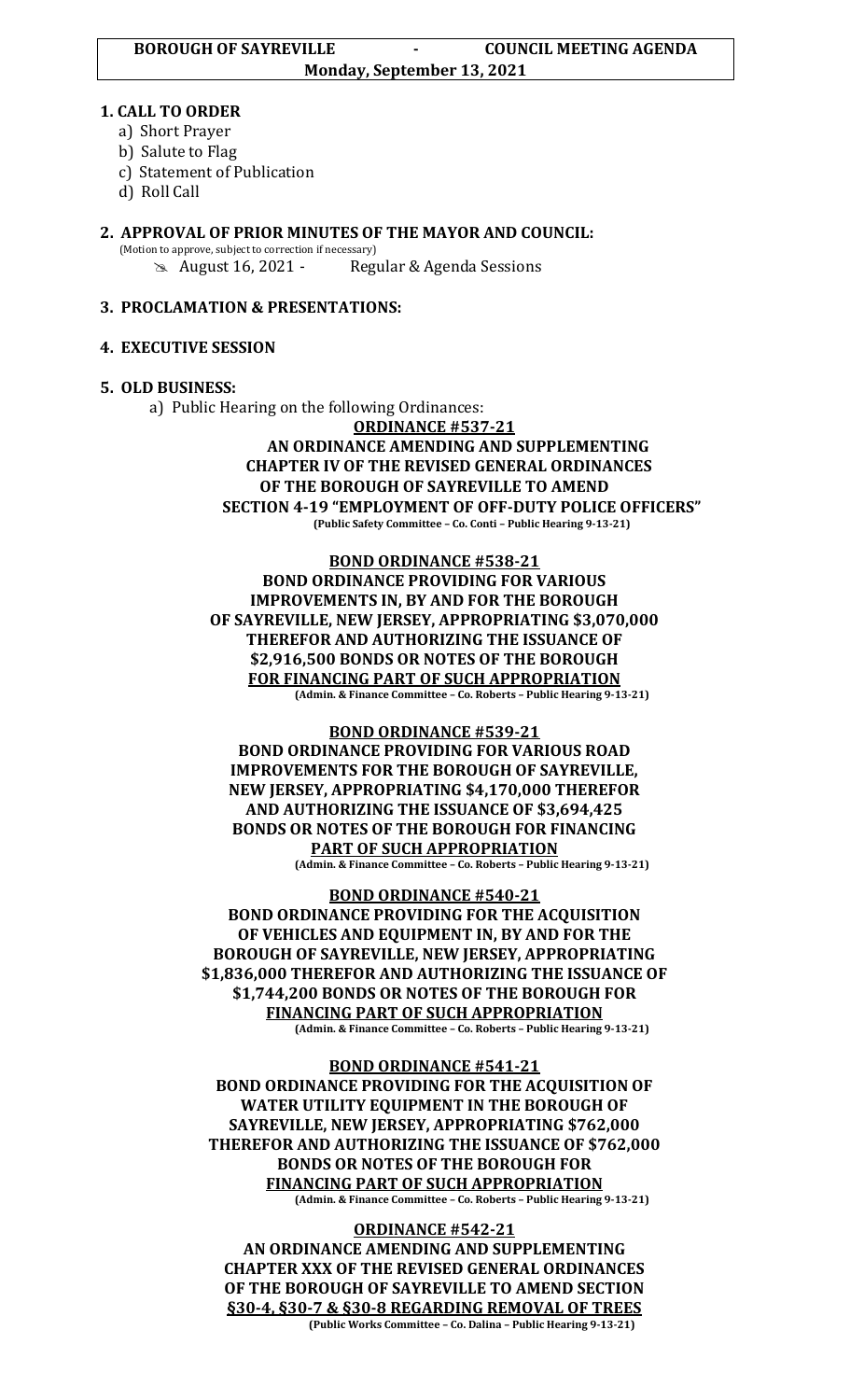b) Appointments

### **6**. **NEW BUSINESS:**

.

a) Introduction of the following ordinances:

### **ORDINANCE #543-21**

## **AN ORDINANCE AMENDING AND SUPPLEMENTING CHAPTER XIV OF THE REVISED GENERAL ORDINANCES OF THE BOROUGH OF SAYREVILLE TO AMEND SECTION 14-14.9 "MISCELLANEOUS FEES"**

**(Water & Sewer Committee – Co. Novak – Public Hearing 9-27-21)**

#### **7. CONSENT AGENDA/RESOLUTIONS**

- PUBLIC PORTION AND APPROVAL ON CONSENT AGENDA ITEMS ONLY
- 2021-222 Resolution approving bills for payment.
- 2021-223 Approving a Person to Person Transfer of Plenary Retail Consumption License #1219-33-044-006 From: F & B Associates of NJ, LLC To: Facility Concession Services, Inc., 570 Jernee Mill Road, Sayreville 08872.
- 2021-224 Approving a Person to Person Transfer of Plenary Retail Consumption License #1219-33-040-008 From: Parlin Bar & Liquor, LLC To: Saroha Enterprises, LLC located at 3109 Bordentown Avenue, Suite A, Parlin 08859.
- 2021-225 Authorizing the extension of the contract with Legacy Riding Stables, Inc., Piscataway, NJ for Horseback riding and related concessions at Julian Capik Nature Preserve.
- 2021-226 Authorizing the acceptance of funds for the Sayreville Municipal Alliance Grant for FY2022 in the amount of \$16,183.00
- 2021-227 Authorizing the execution of a Discharge of Mortgage Subordination Agreement for property located at 19 Cypress Drive.
- 2021-228 Awarding a contract for Professional Services to Sockler Realty Services Group, Inc. to provide appraisal services and report for property known as North Jersey Energy Associates, Block 14, Lot 4.02 at a fee not to exceed \$15,750.00.
- 2021-229 Authorizing the Fire Department to use the following two (2) vehicles taken out of service and no longer for public use, for extrication training. Following the training approval hereby granted for this vehicle to be scrapped.
	- 2001 Ford Crown Victoria #2FAFP71WXIX79769 - 1999 Ford F250 #1FTNF21F9XEE36538
- 2021-230 Authorizing the QPA to advertise for the receipt of bids for Snow Plowing and Snow Removal Services.
- 2021-231 Authorizing the QPA to advertise for the receipt of bids for Routine and Emergency Repairs to Water, Sewer and Public Works Infrastructure.
- 2021-232 Accepting the work, closing out the Contract, and issuing final payment in the amount of \$60,010.00 to Panoramic Window and Door Systems, Inc. for the Sayreville Senior Center Window Replacement project.
- 2021-233 Authorization to combine all municipal fees (including Special Event and Food Handlers) into one general fee of \$300 for all vendors for participating in the Centennial Day. This action does not eliminate the requirements for each vendor to obtain such necessary permits.
- 2021-234 Memorializing an emergency contract to Coastal Technical Sales, Inc. for the Removal and Replacement of a Leaking Chlorine Tank in the amount of \$27,392.71.